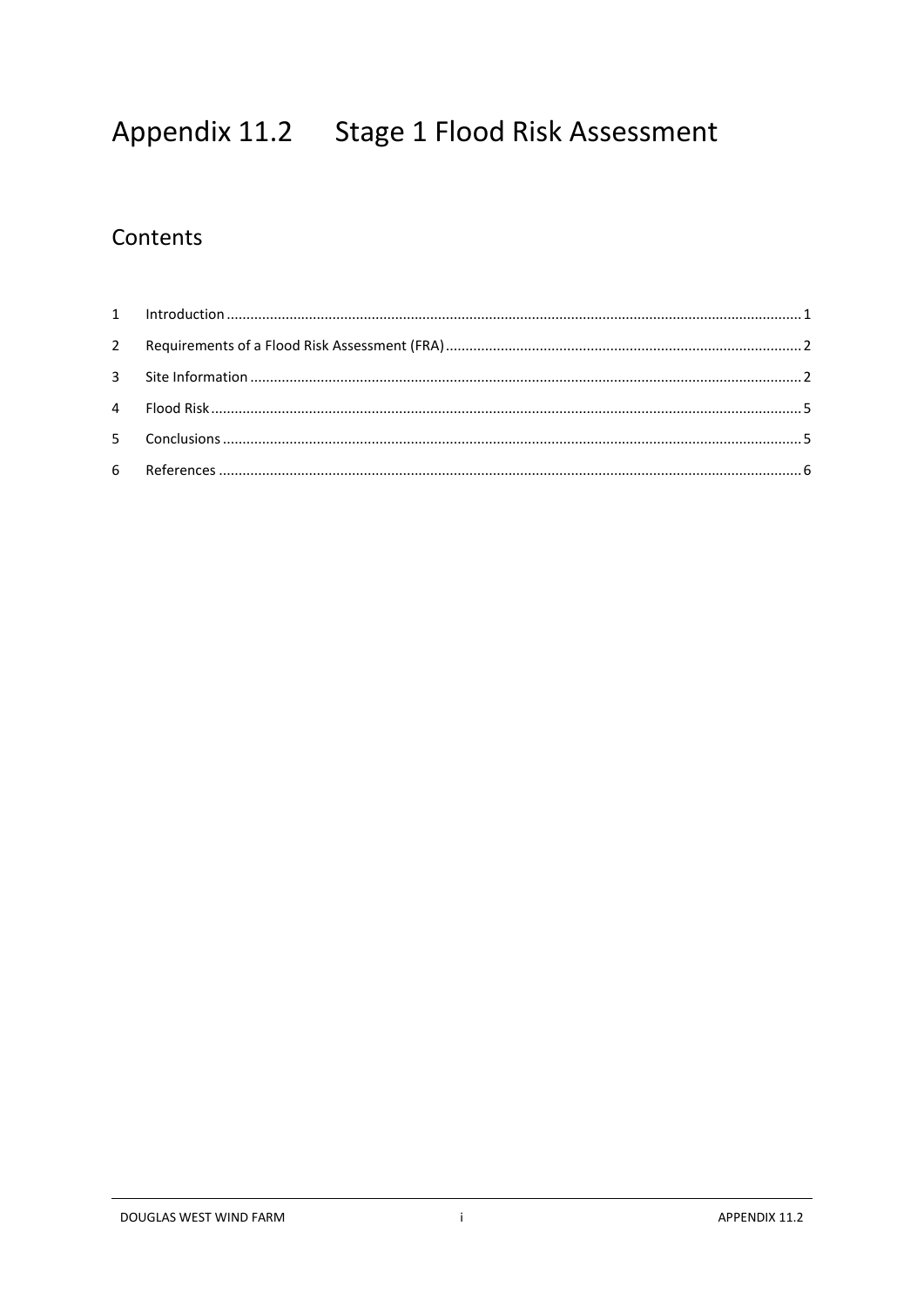This page is intentionally blank

DOUGLAS WEST WIND FARM ii ii a control to the control of the APPENDIX 11.2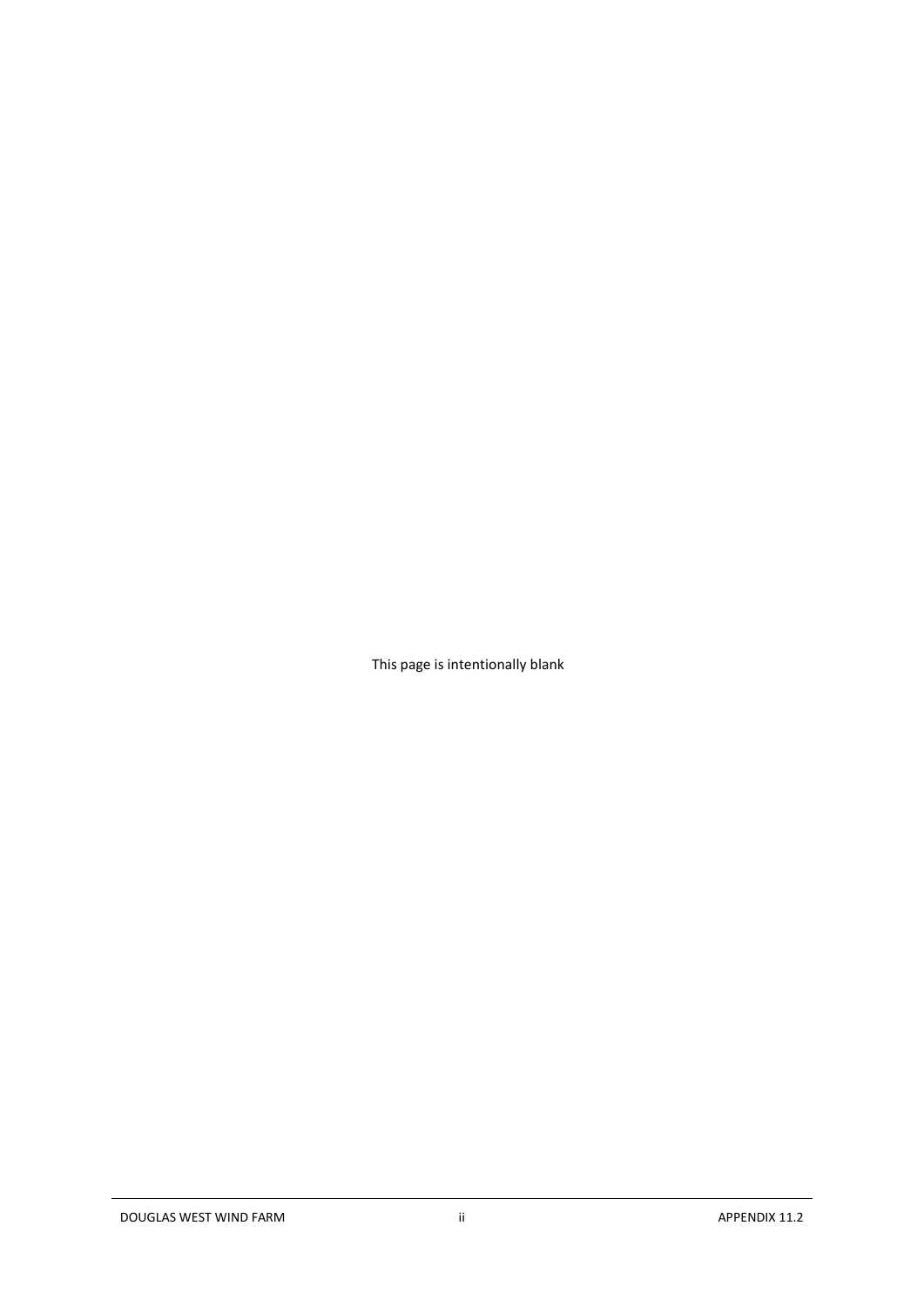# Appendix 11.2 Level 1 Flood Risk Assessment

## <span id="page-2-0"></span>1 Introduction

#### 1.1 *Background*

- 1.1.1 Douglas West Wind Farm Ltd is proposing amendments to a consented renewable energy development, Douglas West Wind Farm (the Revised Development), 11 km south west of Lanark, in South Lanarkshire. An Environmental Statement (ES) has been prepared in support of a planning application submitted to South Lanarkshire Council (SLC) under the Town and Country Planning (Scotland) Act 1997 (as amended) seeking permission to construct and operate the Revised Development.
- 1.1.2 The purpose of this report is to identify and quantify any potential flooding issues associated with the Revised Development. This report will take into account the recommendations of the Scottish Planning Policy (SPP) issued by the Scottish Government in June 2014, Planning Advice Note (PAN) 61 Planning and Sustainable Urban Drainage Systems and PAN 69 Planning and Building Standards Advice on Flooding issued by the Scottish Government in August 2004 which is now superseded by the Online Planning Advice on Flood Risk (updated July 2015).

#### 1.2 *Policies and Guidance*

- 1.2.1 The following represent the key Scottish planning policies and guidance in relation to flooding:
	- **National Planning Framework 3:** Provides the long term spatial strategy for Scotland's development.
	- **Scottish Planning Policy (SPP):** Scottish Government's policy on nationally important land use planning matters. Provides policy on flooding and drainage (paragraphs 254-268).
	- **Planning Advice Note (PAN) 61 – Planning and Sustainable Urban Drainage Systems:** Good practice advice for planners and the development industry complementing the Sustainable Urban Drainage Systems Design Manual for Scotland and Northern Ireland.
	- **PAN 69 – Planning and Buildings Standards Advice on Flooding:** Scottish Government advice on planning and building standards in areas where there is a risk of flooding.
	- **PAN 79 Water and Drainage: PAN 79 clarifies the role of the planning authority in setting the** direction of development to inform the planning and delivery of new water infrastructure in a co-ordinated way. It explains the roles of Scottish Water and SEPA and encourages joint working in order to ensure a common understanding of capacity constraints and agreement on the means of their removal.
	- **SEPA Guidance Note 8 - SEPA standing advice for planning authorities and developers on development management consultations:** Outlines methodologies that may be appropriate for hydrological and hydraulic modelling and what information SEPA requires to be submitted as part of a Flood Risk Assessment.
	- **SEPA Technical flood risk guidance for stakeholders:** Outlines methodologies that may be appropriate for hydrological and hydraulic modelling and what information SEPA requires to be submitted as part of a Flood Risk Assessment.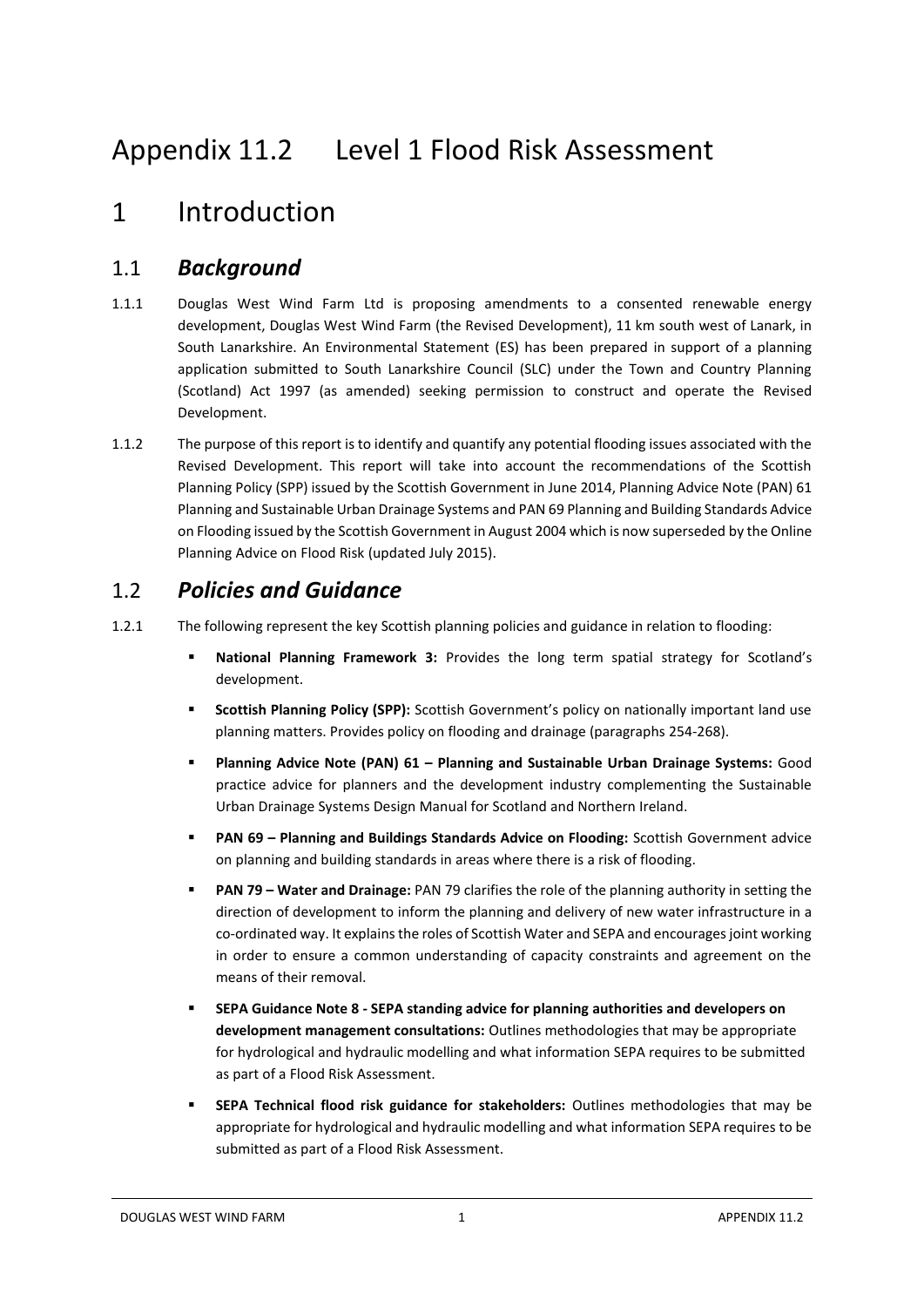- **Clyde and Loch Lomond LFRMP (2016):** Describes the actions which will make a difference to managing the risk of flooding and recovering from any future flood events, setting out the Local Plan District wide actions together with other flood risk management activities. The plan provides information on the funding and co-ordination arrangements for the delivery of actions set out in the Plan and confirms the commitment to use natural features to manage flood risk where beneficial.
- **CIRIA C624 – Development and Flood Risk – guidance for the construction industry:** Provides guidance to developers and the construction industry on the implementation of good practice in the assessment and management of flood risk as part of a sustainable development process.

# <span id="page-3-0"></span>2 Requirements of a Flood Risk Assessment (FRA)

- 2.1.1 Paragraph 255 of SPP notes that planning policy should promote:
	- A precautionary approach to food risk from all sources;
	- Flood avoidance:
	- Flood reduction; and
	- Promoting the use of Sustainable Drainage Systems (SuDS).
- 2.1.2 The updated SEPA Policy 41 Development at Risk of Flooding: Advice and Consultations (2016), provides guidance on requirements and protocol for undertaking flood risk assessments
- 2.1.3 The Technical Guidance notes that the purpose of an FRA is to 'predict and assess the probability of flooding from all sources for a particular site or area and should recommend mitigation measures, including maintenance. The four key risk receptors to consider are human healthy, economic activity, environment and cultural heritage'. The scale, nature and location of the Revised Development will inform the scope of the FRA required.
- 2.1.4 The Technical Guidance advises that the detail and technical complexity of an FRA will be proportionate to the scale and potential significance of the study but, in all cases, it should address or comply with the following basic requirements, where relevant:
	- the flood risk to the development itself;
	- assessment of any mitigation measures proposed by the developer or planning authority;
	- the impact upstream and downstream and to adjacent sites /existing development;
	- any comments on any nearby hydraulic structures, including formal flood prevention measures;
	- any comments on potential erosion related hazards;
	- sustainability considerations such as climate change;
	- any comments on habitats issues.

# <span id="page-3-1"></span>3 Site Information

#### 3.1 *Site Location*

3.1.1 The site is located approximately 11 km south west of Lanark, 1.6 km north of Douglas and 1.3 km south of Coalburn (to the nearest turbine) in rural South Lanarkshire.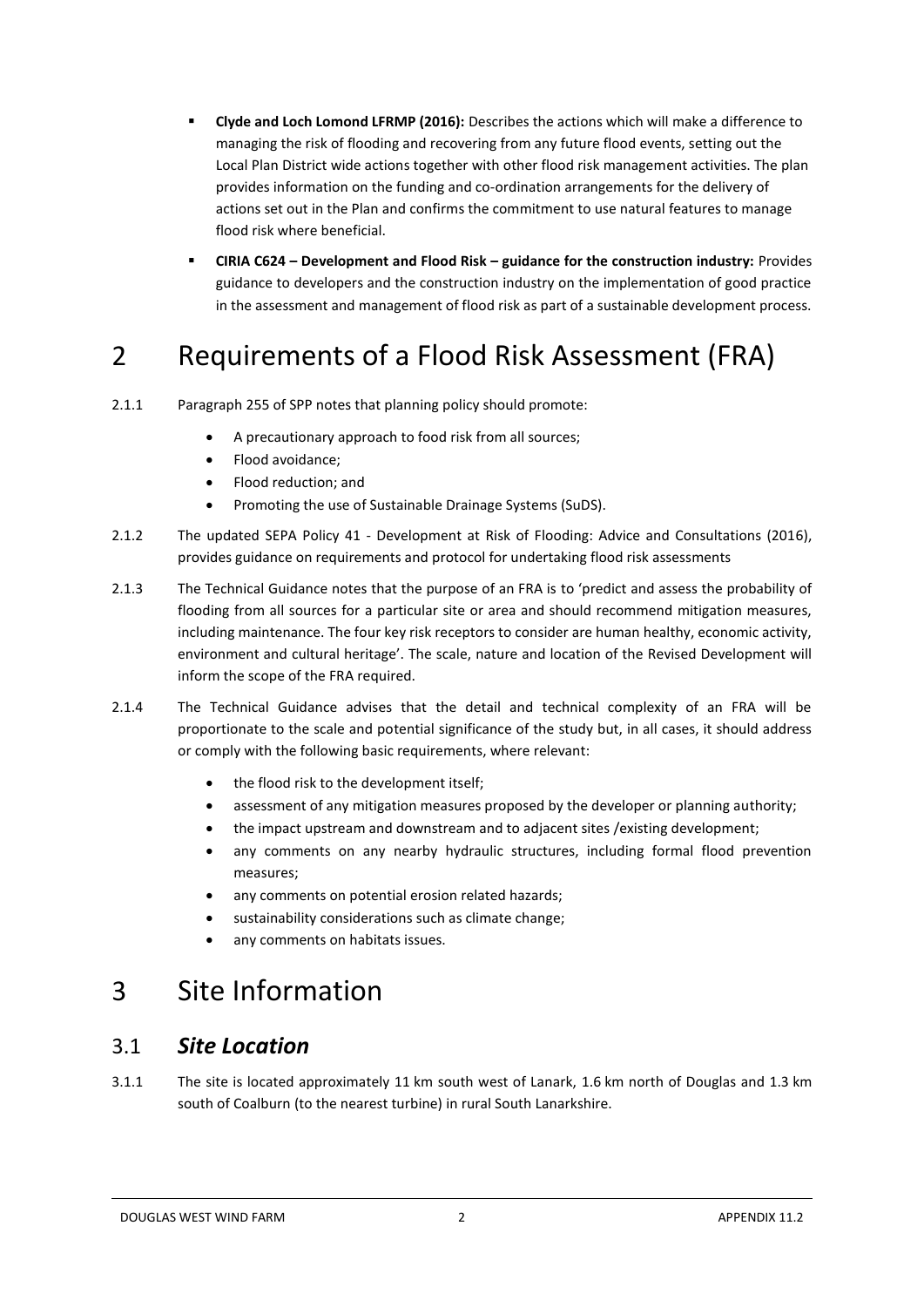#### 3.2 *Site Description*

3.2.1 The site forms part of the former Dalquhandy Opencast Coal Site that was once the largest opencast in Europe which operated between 1988 and 2004. The Revised Development lies within two landscape character types (LCT); the Plateau Farmland Open Cast Mining LCT and the Rolling Moorland LCT. The site of the Revised Development is composed of low grade agricultural land, much of which has been disturbed by previous opencast operations. Figure 3.1 shows the extent of the mining operations which are largely concentrated to the north of the existing access road, used for transporting coal from the site to market.

#### 3.3 *Revised Development*

- 3.3.1 The Revised Development will comprise 13 wind turbines of up to 149.9 m maximum tip height, each with a typical generating capacity of around 3.8 MW. A number of ancillary development components are also proposed, including a construction compound; hardstandings adjacent to the wind turbines for construction, maintenance and decommissioning cranes; access tracks; underground cables between turbines; an onsite substation and maintenance building with welfare facility and removal of the existing meteorological monitoring mast after a new permanent meteorological monitoring mast is installed.
- 3.3.2 The final Revised Development layout is illustrated in Figure 3.5 (and Figure 1.2 aerial mapping).

#### 3.4 *Topography*

3.4.1 The elevation of the site ranges from 220 m to 320 m above ordnance datum (AOD). The site occupies an area of approximately 2.45 km<sup>2</sup>. The central grid reference for the site is NS 81791 32782. The site location and site boundary are shown in Figure 1.1.

#### 3.5 *Climate*

3.5.1 The Drumalbin climate station is the nearest station to the Revised Development. Averages for temperature and rainfall at this station between 1981 – 2010 are represented in Table 1 below:

| Month  | Max. temp $(^{\circ}C)$ | Min. temp $(^{\circ}C)$ | Rainfall (mm) |
|--------|-------------------------|-------------------------|---------------|
| Jan    | 5.2                     | 0.3                     | 89.9          |
| Feb    | 5.5                     | 0.0                     | 67.1          |
| Mar    | 7.6                     | 1.3                     | 71.8          |
| Apr    | 10.4                    | 2.9                     | 49.1          |
| May    | 13.8                    | 5.2                     | 50.7          |
| Jun    | 16.1                    | 7.9                     | 57.0          |
| Jul    | 18.0                    | 9.9                     | 71.1          |
| Aug    | 17.7                    | 9.8                     | 78.3          |
| Sep    | 15.0                    | 8.1                     | 78.1          |
| Oct    | 11.4                    | 5.3                     | 104.1         |
| Nov    | 7.8                     | 2.5                     | 93.3          |
| Dec    | 5.4                     | 0.2                     | 89.9          |
| Annual | 11.2                    | 4.5                     | 157.4         |

**Table 1: Monthly temperature and rainfall averages for Drumalbin**

### 3.6 *Geology and Soils*

3.6.1 The site is mainly underlain by sandstone and limestone bedrock, namely Swanshaw Sandstone in the southern extent of the site, and Kinnesswood Formation to the north west of the site. Limestone from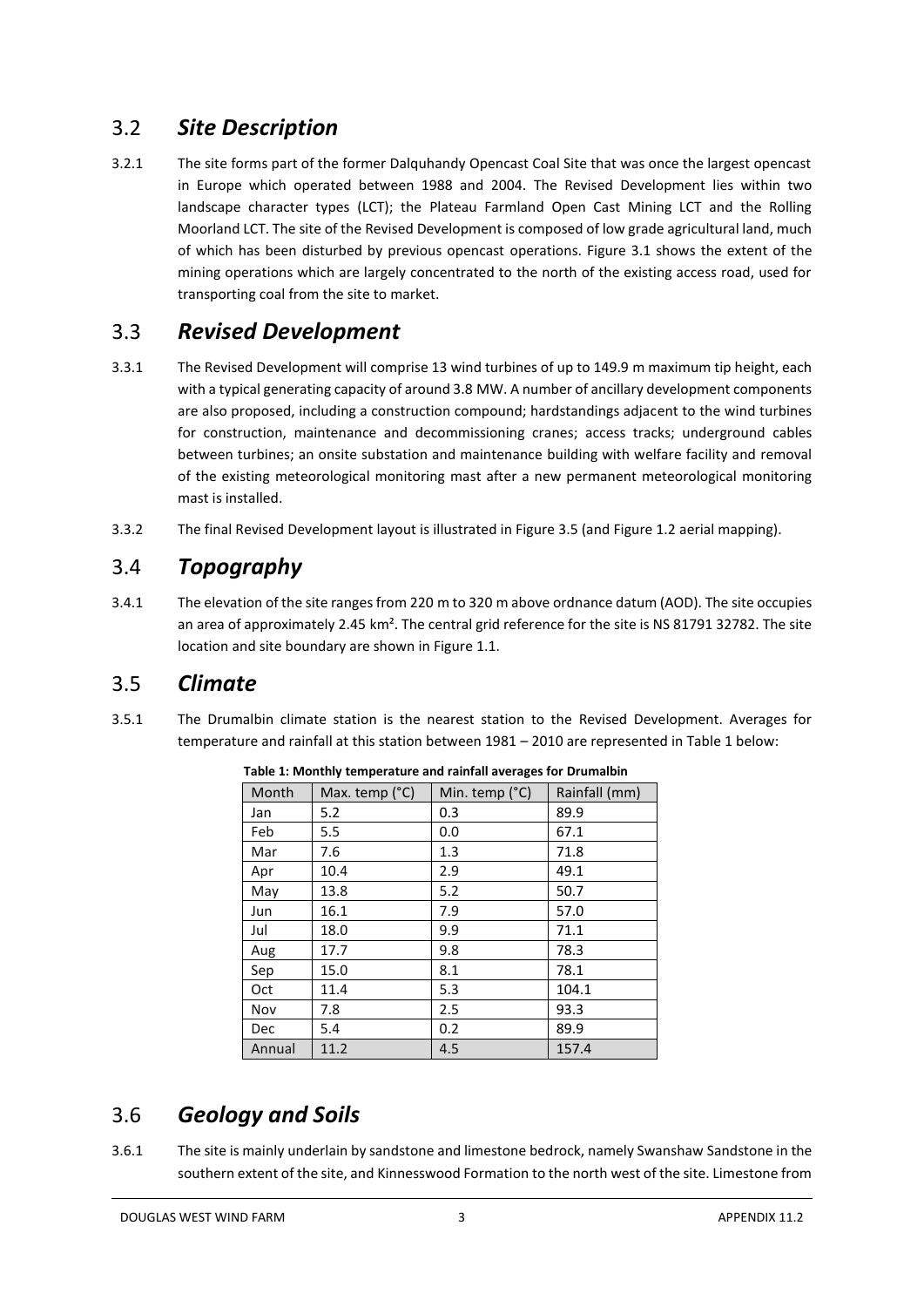the Lawmuir Formation and the Clackmannan Group is evident in the northern and north eastern parts of the site area.

- 3.6.2 The site is mainly underlain with till, although SNH identified peat in the southern area of the site, this is not identified from the BGS mapping (refer to ES Figures 11.3 and 11.4) nor borne out by the peat probe surveys undertaken on site.
- 3.6.3 Soil cover on site is identified as mainly that of non-calcareous gleys (some brown forest soils with gleying and peaty gleys). Gleys are termed as wet soils that have poor drainage. There was no evidence of blanket peat on site.

#### 3.7 *Hydrogeology*

3.7.1 The site is a moderately productive aquifer. Low yields of groundwater are evident from the sandstone on site, except where disturbed by mining. Locally, fracture flow yields between 10-12 L/s.

#### 3.8 *Hydrology*

- 3.8.1 As shown on Figure 11.1 of the ES, the Poniel Water, which is a tributary of the Douglas Water, flows into the western side of the site, through a steeply sided valley before flowing through a pipe culvert beneath an existing haul road and then into a man-made channel which was created during the opencast operations in the north of the site, flowing in an easterly direction.
- 3.8.2 The Poniel Water, which is a tributary of the Douglas Water, flows from west to east along the northwestern boundary of the site. It forms part of the overall catchment of the River Clyde. In 2008 SEPA classified the Poniel Water as having an overall status of moderate with high confidence. SEPA has set an overall objective of increasing this status to good by 2027. Similarly, to the underlying groundwater body, the key pressures on the watercourse are associated with former mining and quarrying of coal. In this regard, it is noted that the original course of this stretch of the Poniel Water used to run further south prior to it being diverted to facilitate the Dalquhandy Opencast operations in the early 1990s.
- 3.8.3 Shiel Burn, Longhill Burn and Alder Burn are tributaries of the Poniel Water and flow from south to north through the western, central and eastern parts of the site respectively. These watercourses do not have a SEPA classification regarding status. However, as tributaries of the Poniel Water, they are anticipated to have a similar overall status.
- 3.8.4 There are four main ponds on the site at the following locations:
	- To the north east of Turbine 9 (T09), fed by the Alder Burn;
	- Between T08 and T09, fed by a small, unnamed watercourse which then feeds into the Alder Burn;
	- To the east of T05 and south west of T06, which is fed by the Longhill Burn. This pond was created as part of the restoration of the previous opencast operation; and
	- Between T03 and T04, which is fed by an unnamed watercourse within the plantation woodland.
- 3.8.5 During a site visit on 03 July 2017, there was no indication of surface water flooding or issues with drainage in the Revised Development area.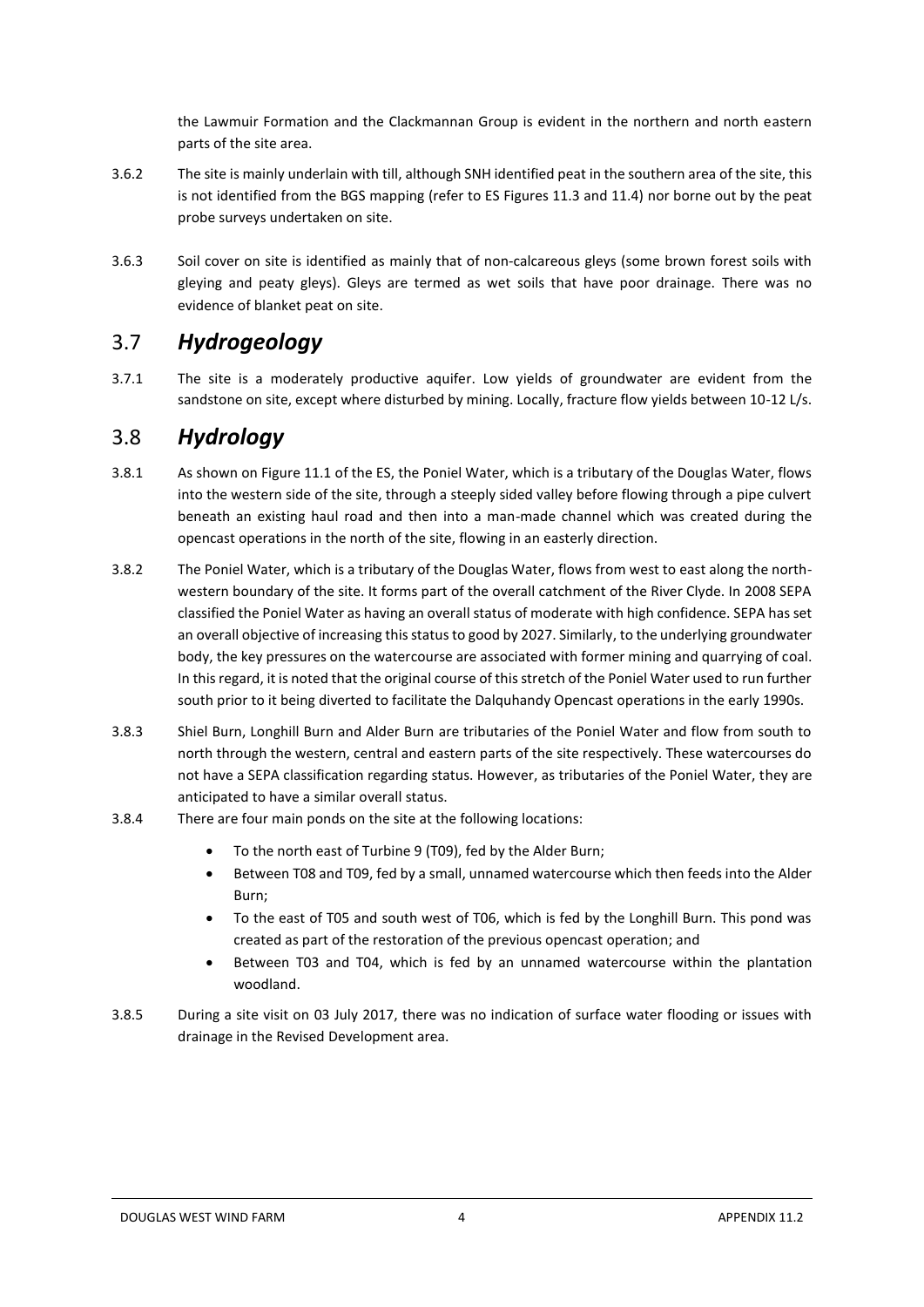# <span id="page-6-0"></span>4 Flood Risk

#### 4.1 *SEPA Flood Map*

4.1.1 The online SEPA flood risk map indicates that most of the site has no identified flood risk. The banks of the Poniel Water and a small pond located to the east of T05 and southwest of T06 are indicated to be at risk of localised flood events.

### 4.2 *Anticipated Fluvial Flooding*

- 4.2.1 All turbines have been located at least 50 m from all watercourses described in Section 3.8 above.
- 4.2.2 Turbines T01, T02 and T03 are located between 100 m and 120 m from the Poniel Water, however, it flows through a steep sided, incised valley and therefore the turbines are all at a considerably higher elevation than the burn.
- 4.2.3 Should the water levels within the burn overtop its south bank (i.e. towards site infrastructure), the flood waters will be contained within the incised valley and would flow to the east, with no turbines located directly in the flow route.
- 4.2.4 The catchment area of Poniel Water as it enters the site is very small, and so peak flows within the watercourse are also likely to be relatively small.

### 4.3 *Anticipated Pluvial Flooding*

- 4.3.1 The small ponds are located at various low points and depressions in the ground throughout the site, and are likely accumulation points for any surface water flow.
- 4.3.2 The proposed site infrastructure, including the turbines and substation building, are all located on areas of ground which are raised above these low points, or located on slopes. This will ensure that any overland surface water flows are not likely to pond and impact on them in any way.

### 4.4 *Flood Routing and Risk*

- 4.4.1 As noted above, it is considered that fluvial flood risk to the site in general is low, however consideration should be given to the possibility of high flows routing east from the Poniel Water. This is considered highly unlikely to affect any site infrastructure.
- 4.4.2 Drainage for the access tracks and hardstandings within the site will be designed to ensure that runoff from these does not adversely impact any of the site infrastructure or increase the risk of flooding downstream of the site.

# <span id="page-6-1"></span>5 Conclusions

- 5.1.1 The site is located approximately 11 km south west of Lanark, 1.6 km north of Douglas and 1.3 km south of Coalburn (to the nearest turbine) in rural South Lanarkshire. The site has been assessed to identify and quantify flooding issues associated with all potential flood sources.
- 5.1.2 The Poniel Water, flows into the western side of the site, through a steeply sided valley before flowing through a pipe culvert beneath an existing haul road and then into a man-made channel north of site, eventually flowing in an easterly direction.
- 5.1.3 The risk of fluvial flooding is considered to be very low and therefore insignificant due to the incised nature of the valley through which the Poniel Water flows.